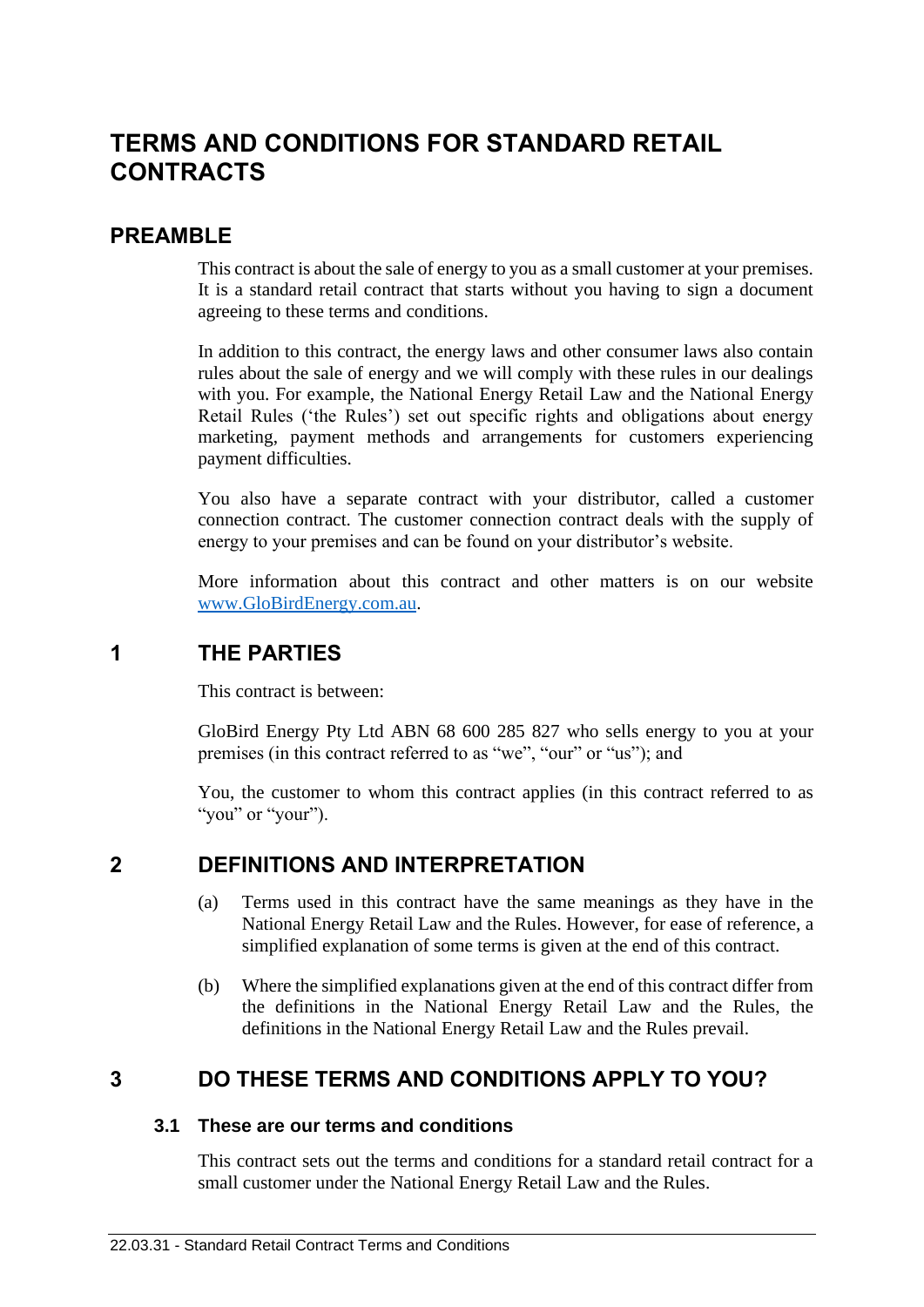### **3.2 Application of these terms and conditions**

These terms and conditions apply to you if:

- (a) you are a residential customer; or
- (b) you are a business customer who is a small customer; and
- (c) you request us to sell energy to you at your premises; and
- (d) you are not being sold energy for the premises under a market retail contract.

#### **3.3 Electricity or gas**

Standard retail contracts apply to electricity and gas, but some terms may be expressed to apply only to one or the other. If we are your retailer for both electricity and gas, you have a separate contract with us for each of them.

### **4 WHAT IS THE TERM OF THIS CONTRACT?**

#### **4.1 When does this contract start?**

This contract starts on the date you satisfy any pre-conditions set out in the National Energy Retail Law and the Rules, including giving us *acceptable identification* and your contact details for billing purposes.

#### **4.2 When does this contract end?**

- (a) This contract ends:
	- (i) if you give us a notice stating you wish to end the contract—subject to paragraph (b), on a date advised by us of which we will give you at least 5 but no more than 20 business days' notice; or
	- (ii) if you are no longer a small customer:
		- (A) subject to paragraph (b), on a date specified by us, of which we will give you at least 5 but no more than 20 business days' notice; or
		- (B) if you have not told us of a change in the use of your energy from the time of the change in use; or
	- (iii) if we both agree to a date to end the contract—on the date that is agreed; or
	- (iv) if you start to buy energy for the premises:
		- (A) from us under a market retail contract—on the date the market retail contract starts; or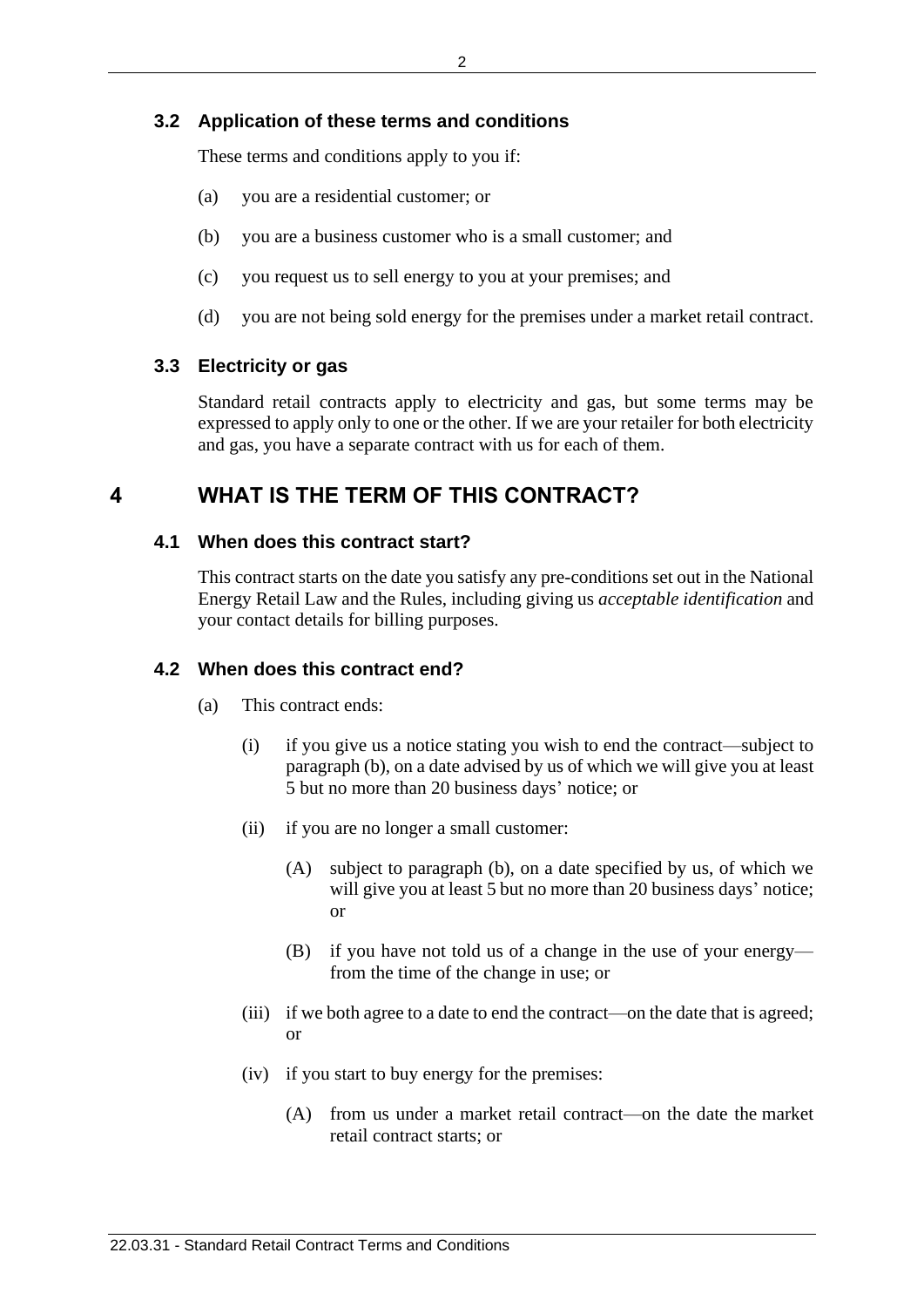- (B) from a different retailer under a customer retail contract on the date the customer retail contract starts; or
- (v) if a different customer starts to buy energy for the premises—on the date that customer's contract starts; or
- (vi) if the premises are disconnected and you have not met the requirements in the Rules for reconnection—10 business days from the date of disconnection.
- (b) If you do not give us safe and unhindered access to the premises to conduct a final *meter* reading (where relevant), this contract will not end under paragraph (a) (i) or (ii) until we have issued you a final bill and you have paid any outstanding amount for the sale of energy.
- (c) Rights and obligations accrued before the end of this contract continue despite the end of the contract, including any obligations to pay amounts to us.

### **4.3 Vacating your premises**

- (a) If you are vacating your premises, you must provide your forwarding address to us for your final bill in addition to a notice under clause  $4.2(a)(i)$  of this contract.
- (b) When we receive the notice, we must use our best endeavours to arrange for the reading of the *meter* on the date specified in your notice (or as soon as possible after that date if you do not provide access to your *meter* on that date) and send a final bill to you at the forwarding address stated in your notice.
- (c) You will continue to be responsible for charges for the premises until your contract ends in accordance with clause 4.2 of this contract.

# **5 SCOPE OF THIS CONTRACT**

### **5.1 What is covered by this contract?**

- (a) Under this contract we agree to sell you energy at your premises. We also agree to meet other obligations set out in this contract and to comply with the energy laws, including, where we sell you electricity, the provision, installation and maintenance of your *meter*.
- (b) In return, you agree:
	- (i) to be responsible for charges for energy supplied to the premises until this contract ends under clause 4.2 even if you vacate the premises earlier; and
	- (ii) to pay the amounts billed by us under this contract; and
	- (iii) to meet your obligations under this contract and the energy laws.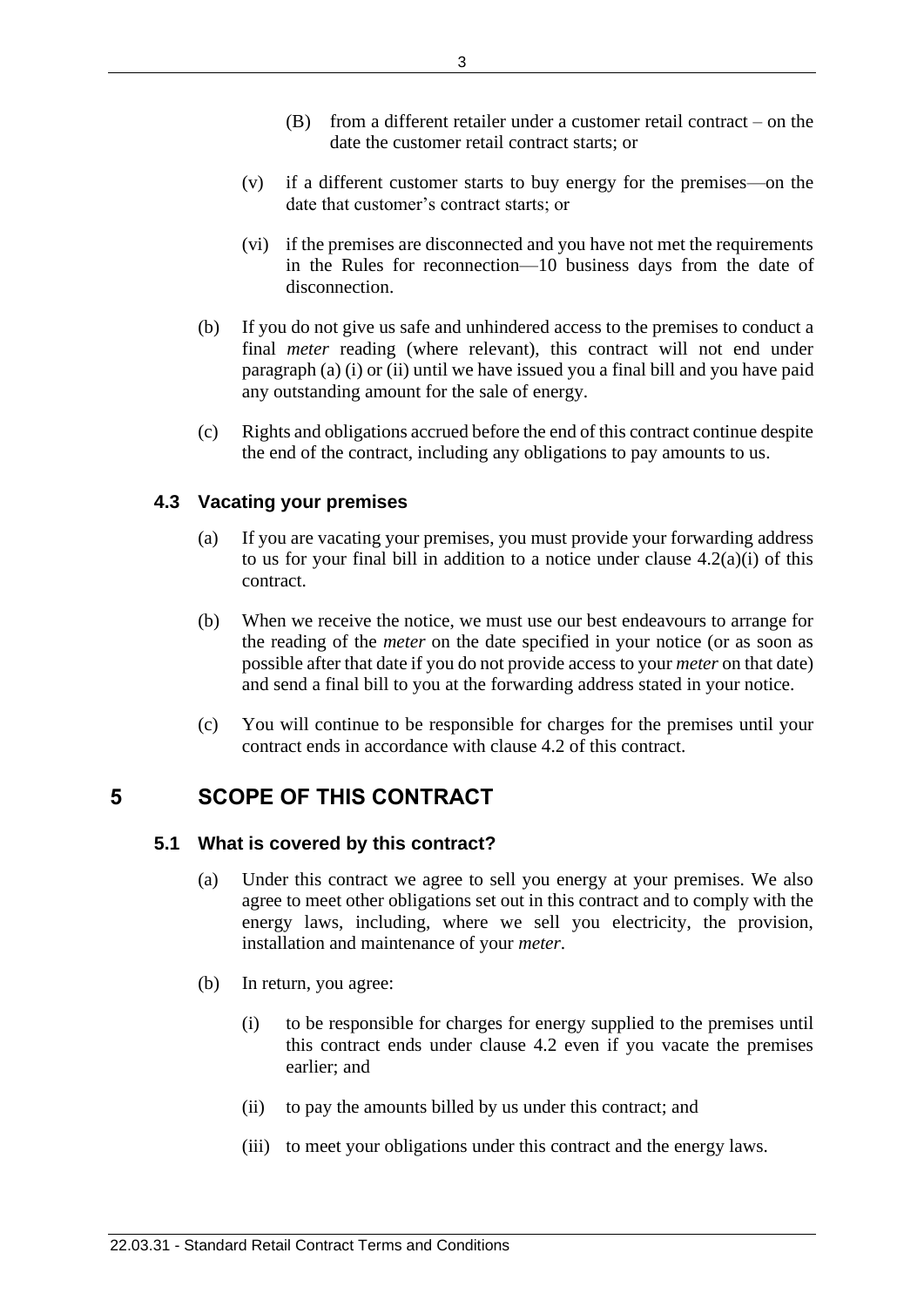### **5.2 What is not covered by this contract?**

This contract does not cover the physical connection of your premises to the distribution system, including the maintenance of that connection and the supply of energy to your premises and, where we sell you gas, provision of metering equipment. This is the role of your distributor under a separate contract called a customer connection contract.

## **6 YOUR GENERAL OBLIGATIONS**

### **6.1 Full information**

You must give us any information we reasonably require for the purposes of this contract. The information must be correct, and you must not mislead or deceive us in relation to any information provided to us.

### **6.2 Updating information**

You must tell us promptly if:

- (a) information you have provided to us changes, including if your billing address changes or if your use of energy changes (for example, if you start running a business at the premises); or
- (b) you are aware of any change that materially affects access to your *meter* or to other equipment involved in providing *metering* services at the premises.

#### **6.3 Life support equipment**

- (a) If a person living or intending to live at your premises requires *life support equipment*, you must:
	- (i) register the premises with us or your distributor; and
	- (ii) provide *medical confirmation* for the premises.
- (b) Subject to satisfying the requirements in the Rules, your premises may cease to be registered as having *life support equipment* if *medical confirmation* is not provided to us or your distributor.
- (c) You must tell us or your distributor if the *life support equipment* is no longer required at the premises.
- (d) If you tell us that a person living or intending to live at your premises requires *life support equipment*, we must give you:
	- (i) at least 50 business days to provide *medical confirmation* for the premises;
	- (ii) general advice that there may be a *distributor planned interruption*, *retailer planned interruption* or *unplanned interruption* to the supply of energy to the premises;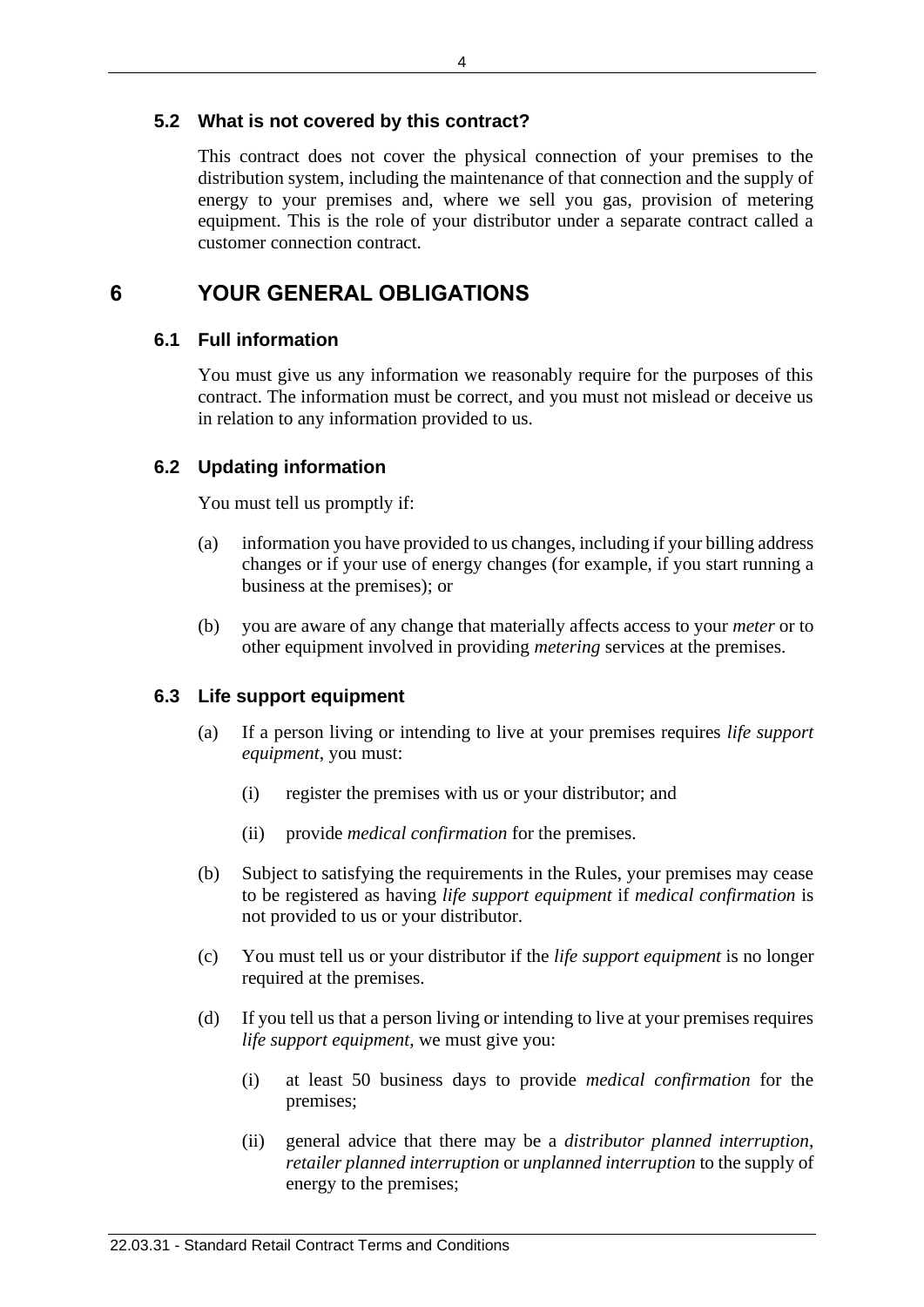- (iii) at least 4 business days' notice in writing of any *retailer planned interruption* to the supply of electricity to the premises unless we have obtained your explicit consent to the *interruption* occurring on a specified date;
- (iv) information to assist you to prepare a plan of action in case of an *unplanned interruption*; and
- (v) emergency telephone contact numbers.

### **6.4 Obligations if you are not an owner**

If you cannot meet an obligation relating to your premises under this contract because you are not the owner you will not be in breach of the obligation if you take all reasonable steps to ensure that the owner or other person responsible for the premises fulfils the obligation.

# **7 OUR LIABILITY**

### **7.1 All customers**

- (a) The quality and reliability of your electricity supply and the quality, pressure and continuity of your gas supply is subject to a variety of factors that are beyond our control as your retailer, including accidents, emergencies, weather conditions, vandalism, system demand, the technical limitations of the distribution system and the acts of other persons (such as your distributor), including at the direction of a *relevant authority*.
- (b) To the extent permitted by law, we give no condition, warranty or undertaking, and we make no representation to you, about the condition or suitability of energy, its quality, fitness for purpose or safety, other than those set out in this contract.
- (c) Unless we have acted in bad faith or negligently, the National Energy Retail Law excludes our liability for any loss or damage you suffer as a result of the total or partial failure to supply energy to your premises, which includes any loss or damage you suffer as a result of the defective supply of energy.

### **7.2 Customers who export electricity to the grid**

Unless we have acted in bad faith or negligently, the Rules exclude our liability for any loss or damage you suffer as a result of our total or partial failure to take supply of electricity from your premises.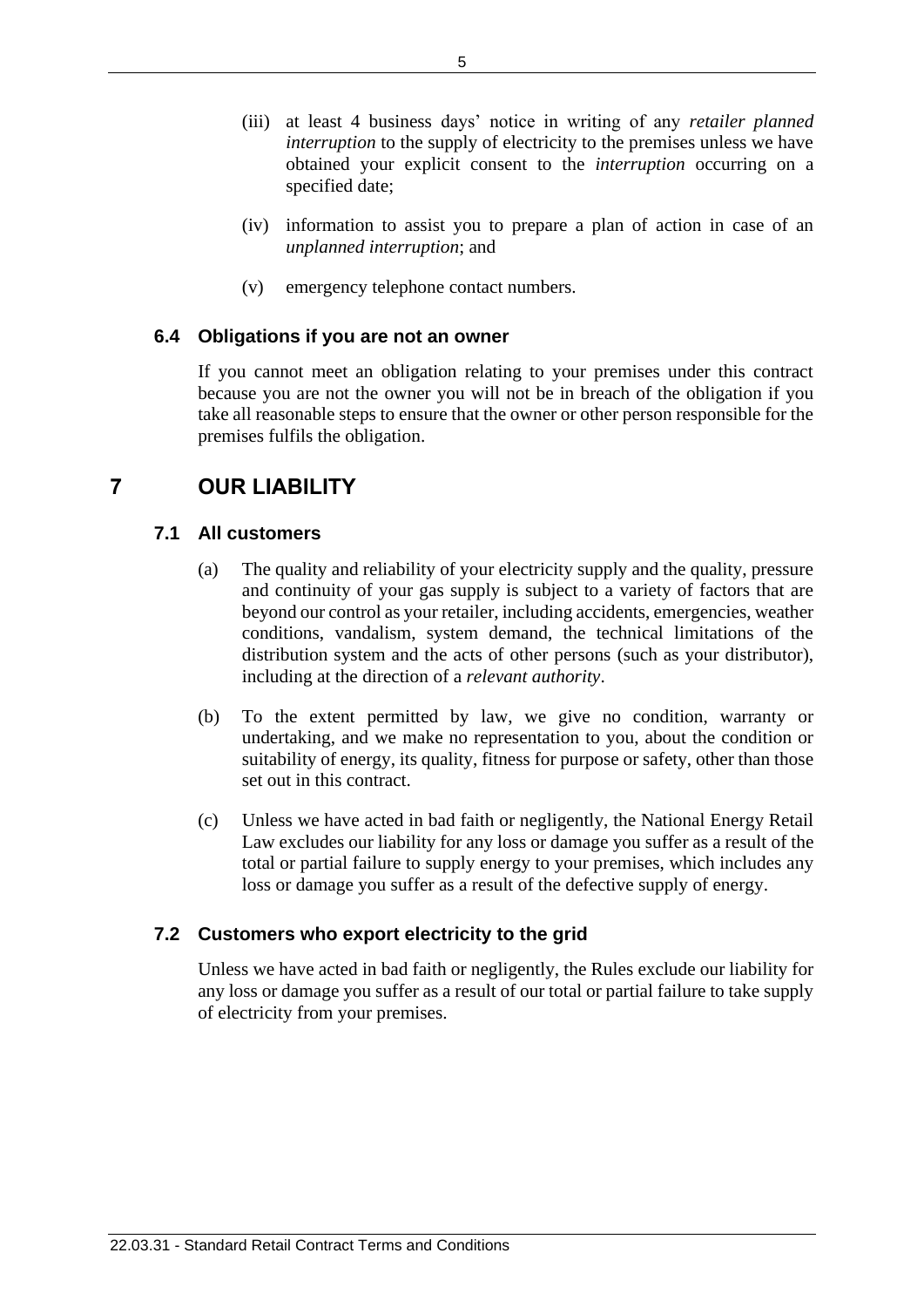# **8 PRICE FOR ENERGY AND OTHER SERVICES**

### **8.1 What are our tariffs and charges?**

- (a) Our tariffs and charges for the sale of energy to you under this contract are our standing offer prices. These are published on our website and include your distributor's charges.
- (b) Different tariffs and charges may apply to you depending on your circumstances. The conditions for each tariff and charge are set out in our standing offer prices.

#### **Note:**

We do not impose any charges for the termination of this contract.

### **8.2 Changes to tariffs and charges**

- (a) If we vary our standing offer prices, we will publish the variation in a newspaper and on our website at least 10 business days before it starts.
- (a1) We will also:
	- (i) notify you at least five business days before the variation in the tariffs and charges are to apply to you; and

**NOTE TO QUEENSLAND CUSTOMERS.** Clause 8.2(a1)(i) above does not apply, and clause 8.2(a1)(i) immediately below instead applies, if your premises are in Queensland.

- (i) notify you—
	- (A) if the variation results in an increase in the tariffs and charges applying to you—at least 10 business days before the variation is to apply to you; or
	- (B) if the variation results in a decrease in the tariffs and charges applying to you—at least 5 business days before the variation is to apply to you; and
- (ii) deliver the notice by your preferred form of communication where you have communicated this to us, or otherwise by the same method as that used for delivery of your bill.
- (a2) The notice must:
	- (i) specify that your tariffs and charges are being varied;
	- (ii) specify the date on which the variation will come into effect;
	- (iii) identify your existing tariffs and charges inclusive of GST;
	- (iv) identify your tariffs and charges as varied inclusive of GST;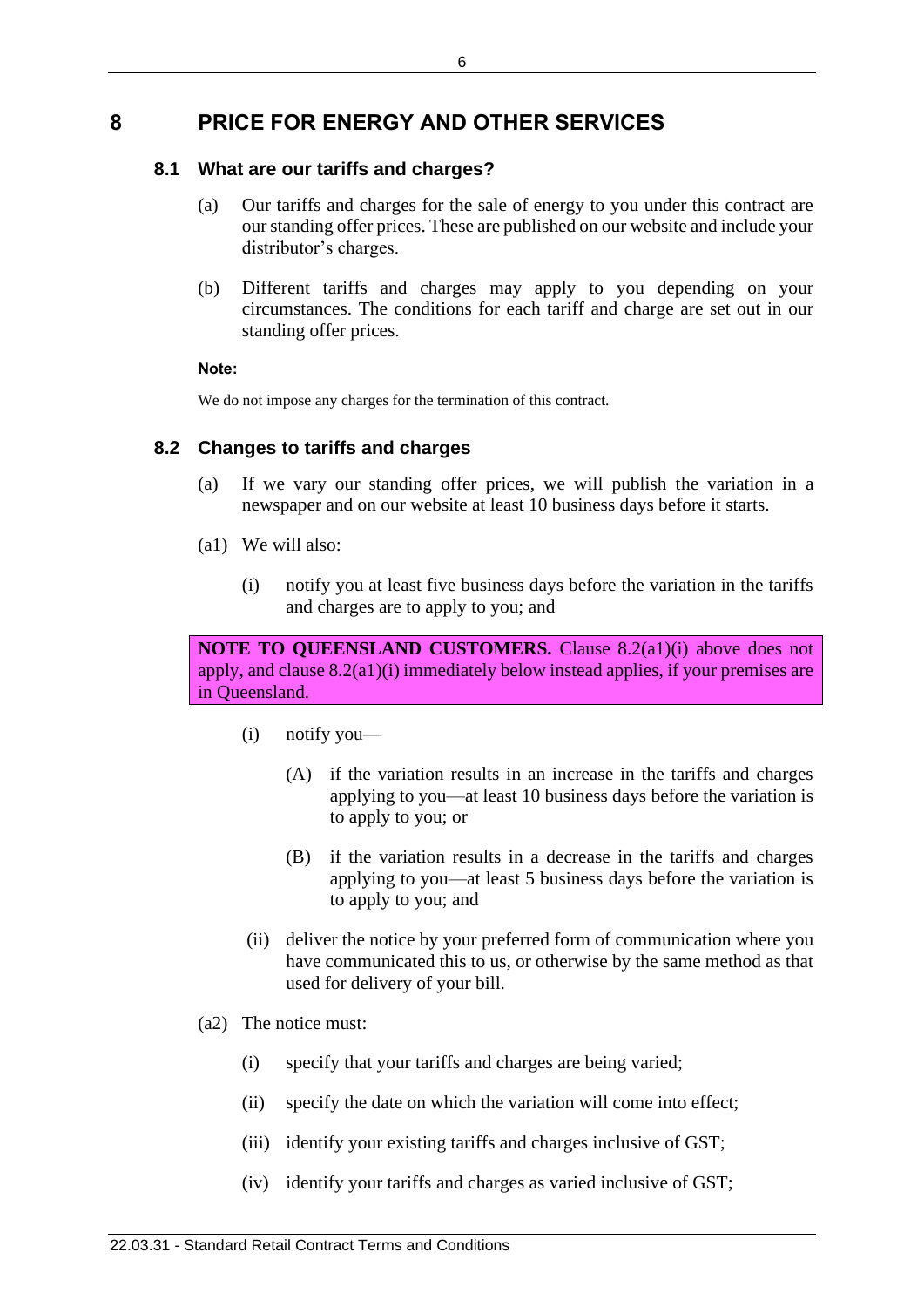- (v) specify that the tariffs and charges identified in paragraphs (a2)(iii) and (iv) are inclusive of GST; and
- (vi) specify that you can request historical billing data and, if you are being sold electricity, energy consumption data, from us.
- (a3) Despite clause 8.2 of this contract, we are not required to provide a notice under paragraph (a1):
	- (i) where you have entered into a standard retail contract with us within 10 business days before the date on which the variation referred to in clause 8.2(a) is to take effect, and we have informed you of such variation;
	- (ii) where your standing offer prices are regulated, or are otherwise set by legislation, a government agency or regulatory authority;
	- (iii) where the variations to the tariffs and charges are a direct result of a change to, or withdrawal or expiry of, a government funded energy charge rebate, concession or relief scheme; or
	- (iv) where the variations to the tariffs and charges are a direct result of a change to any bank charges or fees, credit card charges or fees, or payment processing charges or fees applicable to you.
- (a4) Despite paragraph (a1)(i), we will provide you with the notice under paragraph (a1) as soon as practicable, and in any event no later than your next bill, where the variations to your tariffs and charges are a direct result of a tariff reassignment by the distributor pursuant to clause 6B.A3.2 of the NER. For the purpose of providing a notice under this paragraph (a4), the reference to:
	- (i) "are being varied" in paragraph  $(a2)(i)$  is taken to be "are being varied or have been varied (whichever is applicable)"; and
	- (ii) "will come into effect" in paragraph  $(a2)(ii)$  is taken to be "will come into effect or has come into effect (whichever is applicable)".
- (b) Our standing offer prices will not be varied more often than once every 6 months.

**NOTE TO QUEENSLAND CUSTOMERS.** Clause 8.2 above does not apply if we are a retailer who sells electricity to small customers whose standing offer prices are notified prices for us within the meaning of the *[Electricity Act](https://www.legislation.qld.gov.au/link?version.series.id=9906752b-4e97-4fa7-8f1e-9e2cbb7fb2b6&doc.id=act-1994-064&date=2019-06-25&type=act)* 1994 (Qld), [section](https://www.legislation.qld.gov.au/link?guid=_b7e58db6-c4ea-463c-895e-7a3ea67a921d&id=sec.90&version.series.id=9906752b-4e97-4fa7-8f1e-9e2cbb7fb2b6&doc.id=act-1994-064&date=2019-06-25&type=act) 90(4), and if and only if we are a retailer who sells electricity to small customers whose standing offer prices are not notified prices for us within the meaning of the *[Electricity Act](https://www.legislation.qld.gov.au/link?version.series.id=9906752b-4e97-4fa7-8f1e-9e2cbb7fb2b6&doc.id=act-1994-064&date=2019-06-25&type=act)* 1994 (Qld), [section](https://www.legislation.qld.gov.au/link?guid=_b7e58db6-c4ea-463c-895e-7a3ea67a921d&id=sec.90&version.series.id=9906752b-4e97-4fa7-8f1e-9e2cbb7fb2b6&doc.id=act-1994-064&date=2019-06-25&type=act) 90(4), clause 8.2A immediately below applies, if your premises are in Queensland.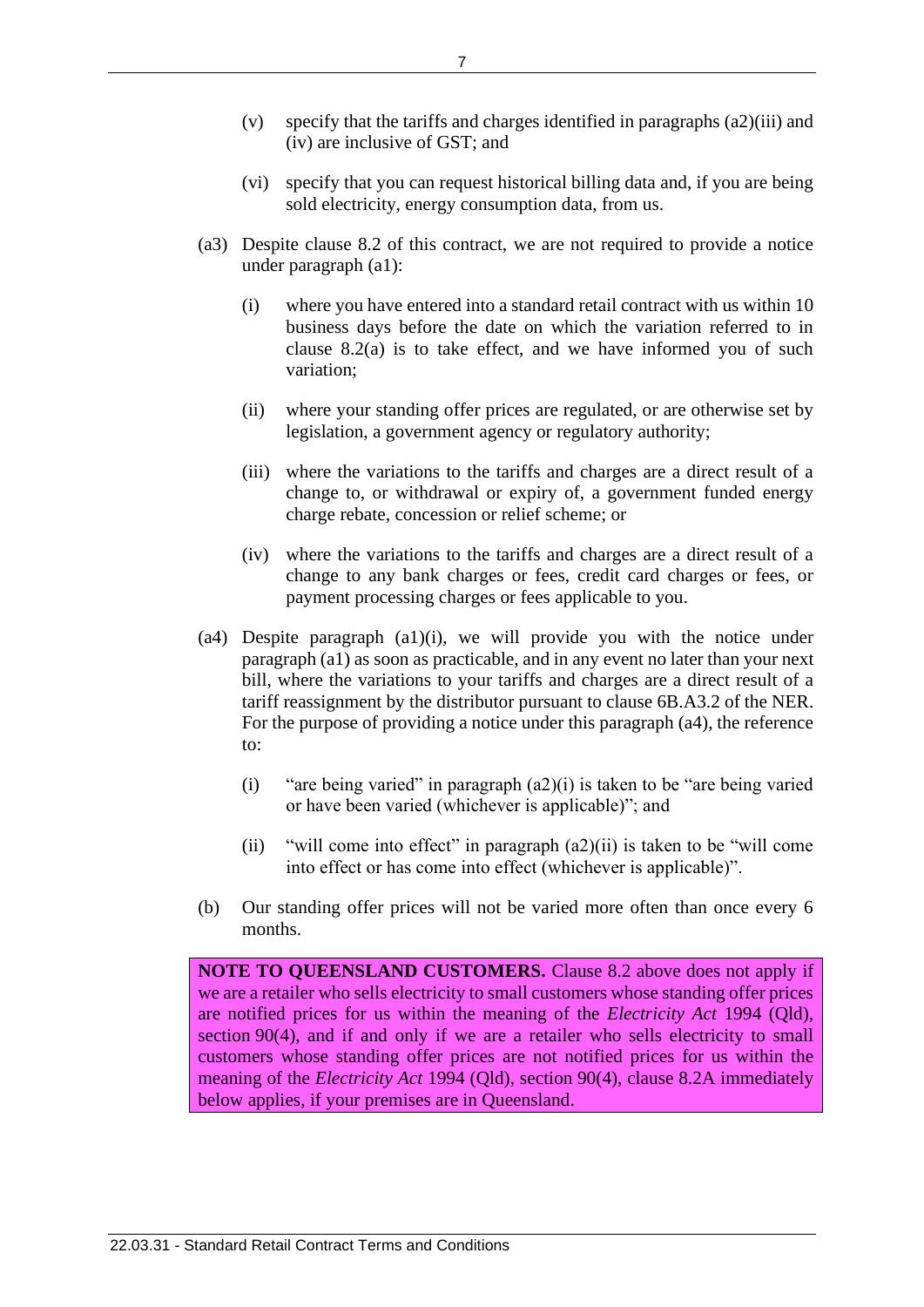### **8.2A Changes to tariffs and charges**

If we vary our standing offer prices and the variation applies to you, we will include details of the variation in your next bill.

### **8.3 Variation of tariff due to change of use**

If a change in your use of energy means you are no longer eligible for the particular tariff you are on, we may transfer you to a new tariff under our standing offer prices:

- (a) if you notify us there has been a change of use—from the date of notification; or
- (b) if you have not notified us of the change of use—retrospectively from the date the change of use occurred.

### **8.4 Variation of tariff or type of tariff on request**

- (a) If you think you satisfy the conditions applying to another tariff or type of tariff under our standing offer prices, you can ask us to review your current circumstances to see whether that tariff or type of tariff can apply to you.
- (b) If you meet the requirements for another tariff or type of tariff and request us to do so, we must:
	- (i) transfer you to that other tariff within 10 business days; or
	- (ii) transfer you to that other type of tariff from the date the *meter* is read or the type of *meter* is changed (if needed).

### **8.5 Changes to tariffs or type of tariff during a billing cycle**

If a tariff applying to you changes during a billing cycle, we will calculate your next bill on a proportionate basis.

### **8.6 GST**

- (a) Amounts specified in the standing offer prices from time to time and other amounts payable under this contract may be stated to be exclusive or inclusive of GST. Paragraph (b) applies unless an amount is stated to include GST.
- (b) Where an amount paid by you under this contract is payment for a "taxable supply" as defined for GST purposes, to the extent permitted by law, that payment will be increased so that the cost of the GST payable on the taxable supply is passed on to the recipient of that taxable supply.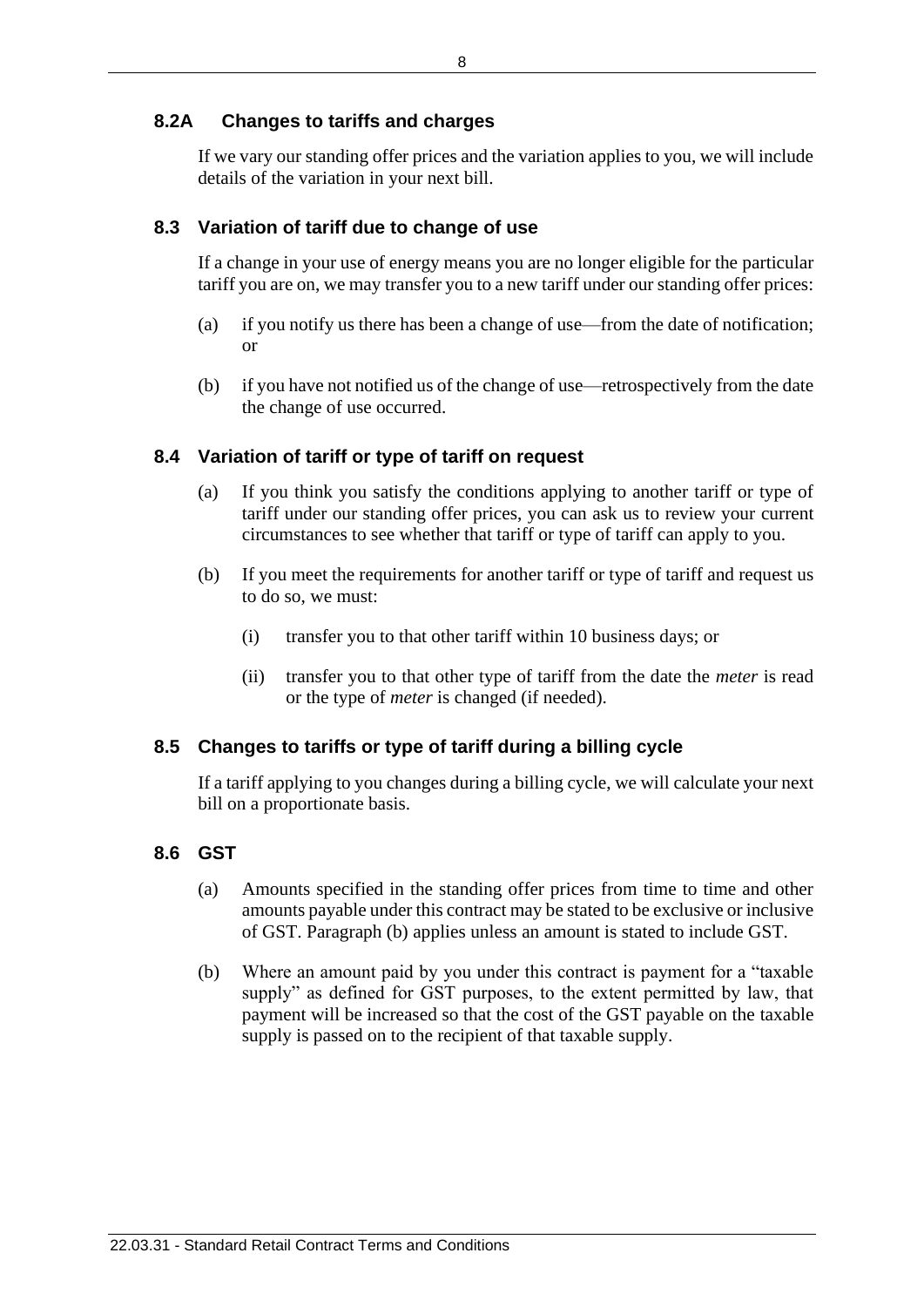## **9 BILLING**

### **9.1 General**

We will send a bill to you as soon as possible after the end of each billing cycle. We will send the bill:

- (a) to you at the address nominated by you; or
- (b) to a person authorised in writing by you to act on your behalf at the address specified by you.

### **9.2 Calculating the bill**

Bills we send to you ('your bills') will be calculated on:

- (a) the amount of energy consumed at your premises during the billing cycle (using information obtained from reading your *meter* or otherwise in accordance with the Rules); and
- (b) the amount of fees and charges for any other services provided under this contract during the billing cycle; and
- (c) the charges payable for services provided by your distributor, including connection charges if you have asked for a new connection or connection alteration and have not made alternative arrangements with your distributor.

### **9.3 Estimating the energy usage**

- (a) We may estimate the amount of energy consumed at your premises if your *meter* cannot be read, if your *metering data* is not obtained (for example, if access to the *meter* is not given or the *meter* breaks down or is faulty), or if you otherwise consent.
- (b) If we estimate the amount of energy consumed at your premises to calculate a bill, we must:
	- (i) clearly state on the bill that it is based on an estimation; and
	- (ii) when your *meter*is later read, adjust your bill for the difference between the estimate and the energy actually used.
- (c) If the later *meter* read shows that you have been undercharged, we will allow you to pay the undercharged amount in instalments, over the same period of time during which the *meter* was not read (if less than 12 months), or otherwise over 12 months.
- (d) If the *meter* has not been read due to your actions, and you request us to replace the estimated bill with a bill based on an actual reading of the *meter*, we will comply with your request but may charge you any cost we incur in doing so.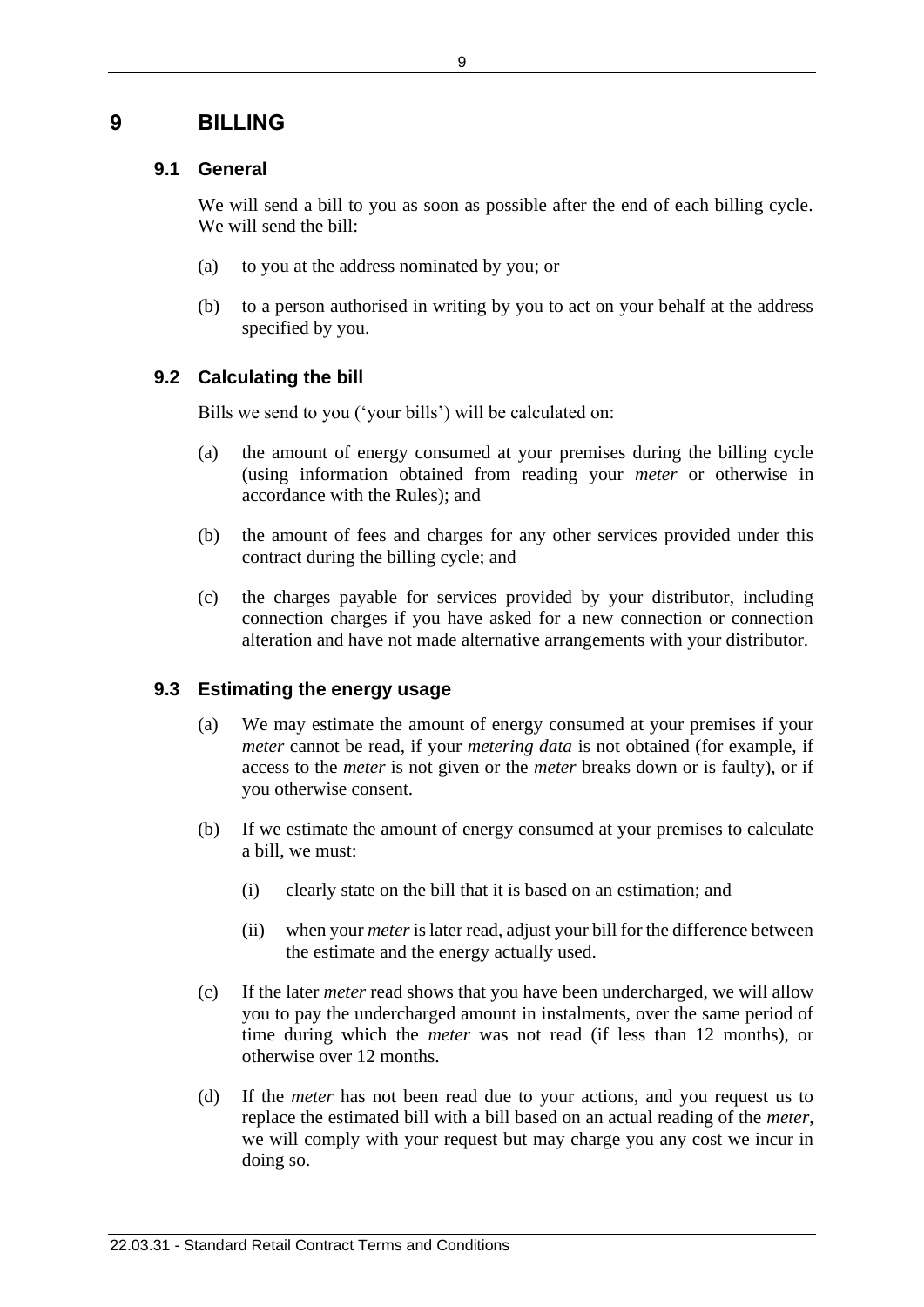### **9.4 Your historical billing information**

Upon request, we must give you information about your billing history for the previous 2 years free of charge. However, we may charge you if you require information going back more than 2 years or we have already given you this information:

- (a) 4 times in the previous 12 months, where this contract relates to electricity; or
- (b) in the previous 12 months, where this contract relates to gas.

### **9.4A Your electricity (only) consumption and export information**

Upon request, we must give you information about your electricity consumption or export for up to 2 years free of charge. However, we may charge you if:

- (a) we have already given you this information 4 times in the previous 12 months; or
- (b) the information requested is different in manner or form to any minimum requirements we are required to meet; or
- (c) the information is requested by a representative you have authorised to act on your behalf, and that request is part of a request the representative makes to us in relation to more than one customer.

### **9.5 Bill smoothing**

We may, where you agree, arrange for you to pay your bills under a bill smoothing arrangement, which is based on a 12 monthly estimate of your energy consumption.

# **10 PAYING YOUR BILL**

### **10.1 What you have to pay**

You must pay to us the amount shown on each bill by the date for payment (the *pay-by date*) on the bill. The *pay-by date* will be no earlier than 13 business days from the date on which we issue your bill.

### **10.2 Issue of reminder notices**

If you have not paid your bill by the *pay-by date*, we will send you a *reminder notice* that payment is required. The *reminder notice* will give you a further due date for payment which will be not less than 6 business days after we issue the notice.

### **10.3 Difficulties in paying**

(a) If you have difficulties paying your bill, you should contact us as soon as possible. We will provide you with information about payment options.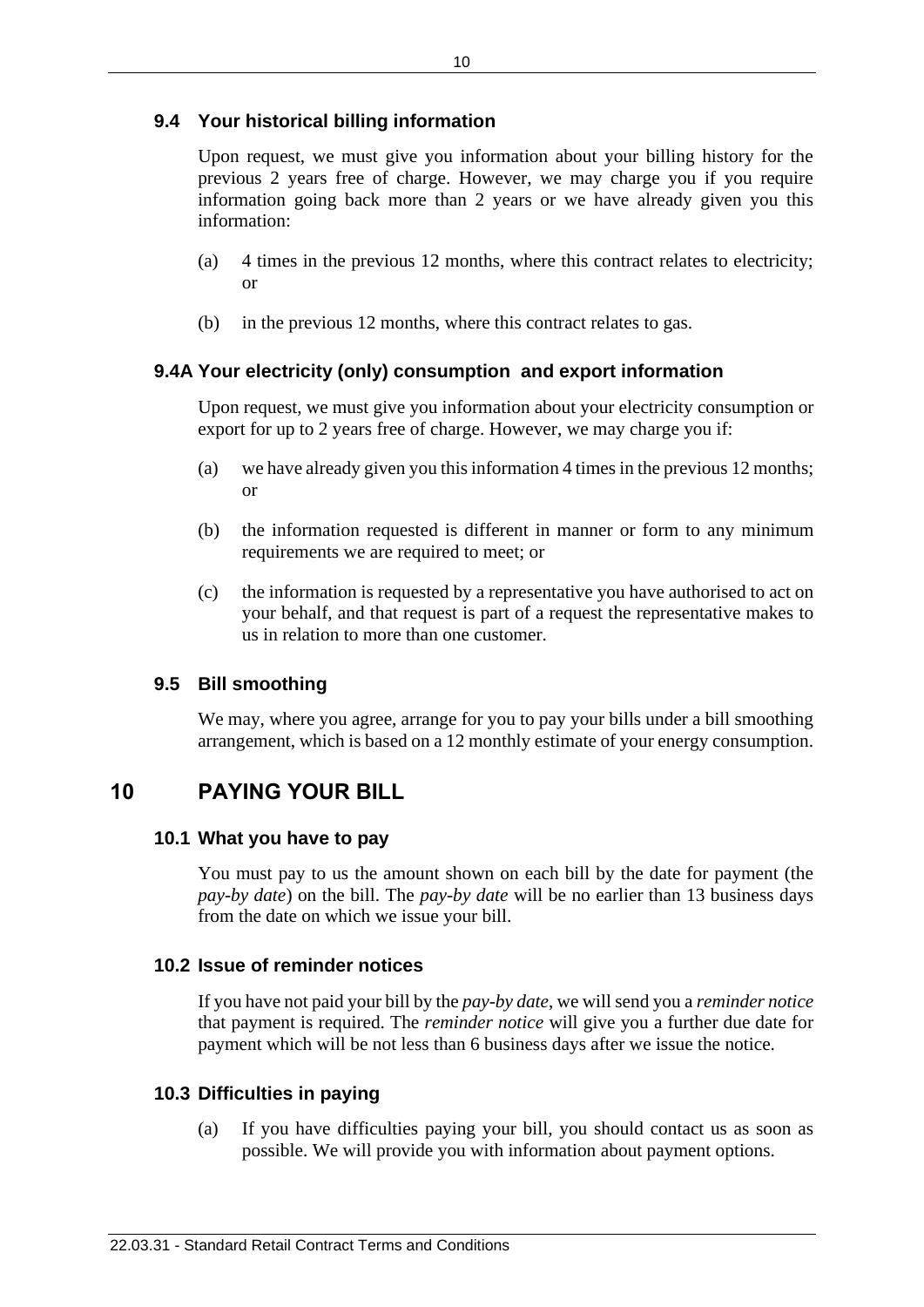- (b) If you are a residential customer and have told us that you have difficulty paying your bill, we must offer you the option of paying your bill under a payment plan. However, we are not obliged to do so if you have had 2 payment plans cancelled due to non-payment in the previous 12 months or have been convicted of an offence involving the illegal use of energy in the previous 2 years.
- (c) Additional protections may be available to you under our Customer Hardship Policy and under the National Energy Retail Law and the Rules if you are a customer experiencing payment difficulties due to hardship. A copy of our Customer Hardship Policy is available on our website.

### **10.4 Late payment fees**

If you have not paid a bill by the *pay-by date*, we may require you to pay a late payment fee, which is part of our standing offer prices published on our website.

## **11 METERS**

- (a) You must allow us and our authorised representatives safe and unhindered access to your premises for the purposes of (where relevant):
	- (i) reading, testing, maintaining, inspecting or altering any *metering* installation at the premises; and
	- (ii) calculating or measuring energy supplied or taken at the premises; and
	- (iii) checking the accuracy of *metered* consumption at the premises; and
	- (iv) replacing *meters*.
- (b) We will use our best endeavours to ensure that a *meter* reading is carried out as frequently as is needed to prepare your bills, consistently with the *metering rules* and in any event at least once every 12 months.
- (c) If we or our representatives seek access to the premises under paragraph (a), we will:
	- (i) comply with all relevant requirements under the energy laws; and
	- (ii) carry or wear official identification; and
	- (iii) show the identification if requested.
- (d) If we propose to replace your electricity *meter* we must give you a notice with the right to elect not to have your *meter* replaced unless:
	- (i) your *meter* is faulty or sample testing indicates it may become faulty; or
	- (ii) you have requested or agreed to the replacement of your *meter*.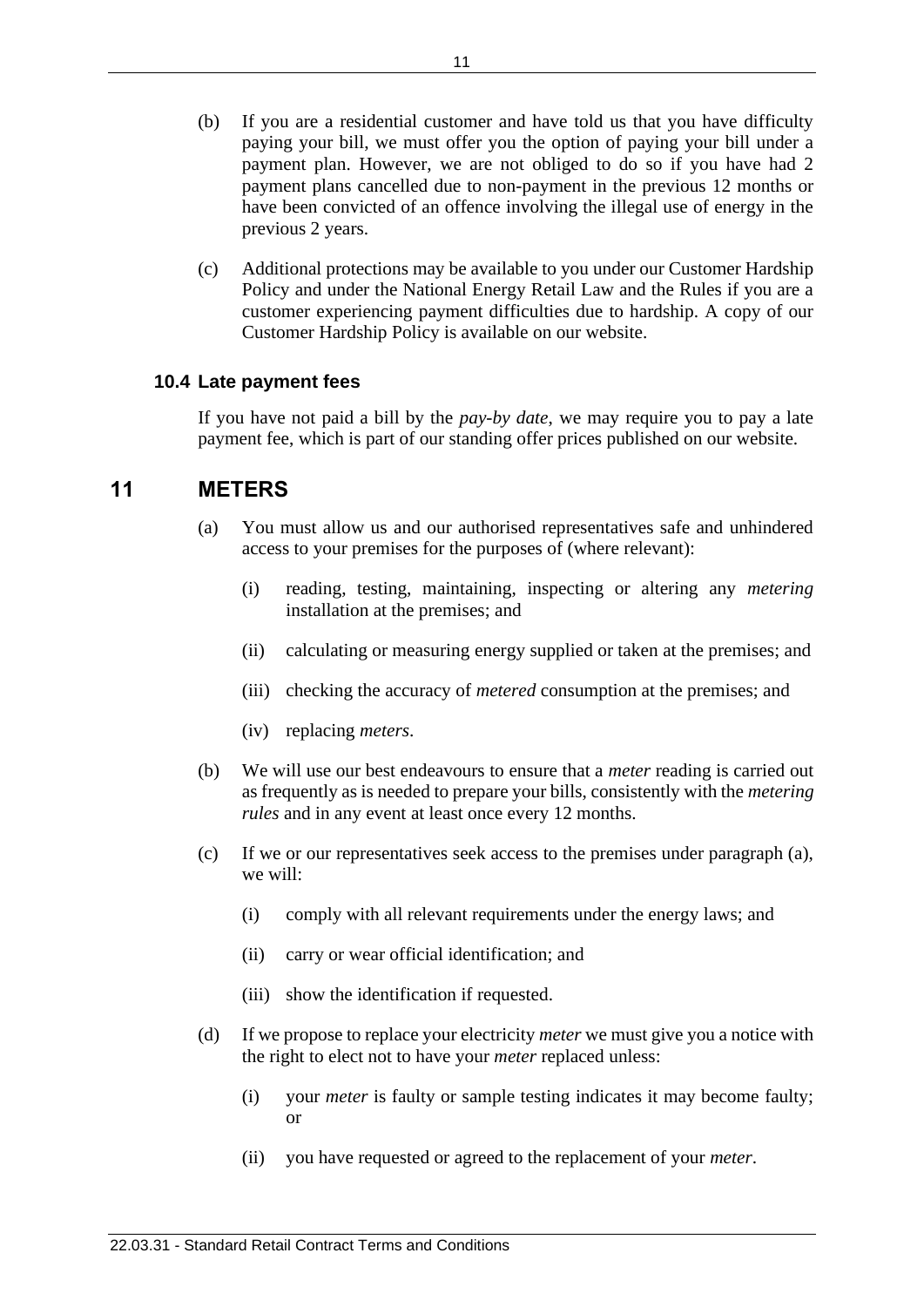# **11A INTERRUPTION TO ELECTRICITY SUPPLY**

### **11A.1 Retailer may arrange retailer planned interruptions (maintenance repair etc)**

- (a) We may arrange *retailer planned interruptions* to the supply of electricity to your premises where permitted under the energy laws for the purpose of the installation, maintenance, repair or replacement of an electricity *meter*.
- (b) If your electricity supply will be affected by a *retailer planned interruption* arranged by us and clause 6.3(d)(iii) does not apply:
	- (i) we may seek your explicit consent to the *interruption* occurring on a specified date; or
	- (ii) we may seek your explicit consent to the *interruption* occurring on any day within a specified 5 business day range; or
	- (iii) otherwise, we will give you at least 4 business days' notice of the *interruption* by mail, letterbox drop, press advertisement or other appropriate means.

### **11A.2 Your right to information about planned interruptions**

- (a) If you request us to do so, we will use our best endeavours to explain a *retailer planned interruption* to the supply of electricity to the premises which was arranged by us.
- (b) If you request an explanation be in writing we must, within 10 business days of receiving the request, give you either:
	- (i) the written explanation; or
	- (ii) an estimate of the time it will take to provide a more detailed explanation if a longer period is reasonably needed.
- (c) For *interruptions* made by your distributor, we may refer you to your distributor to provide information.

# **12 UNDERCHARGING AND OVERCHARGING**

### **12.1 Undercharging**

- (a) If we have undercharged you, we may recover the undercharged amount from you. If we recover an undercharged amount from you:
	- (i) we will not charge interest on the undercharged amount; and
	- (ii) we will offer you time to pay the undercharged amount in instalments over the same period of time during which you were undercharged (if less than 12 months), or otherwise over 12 months.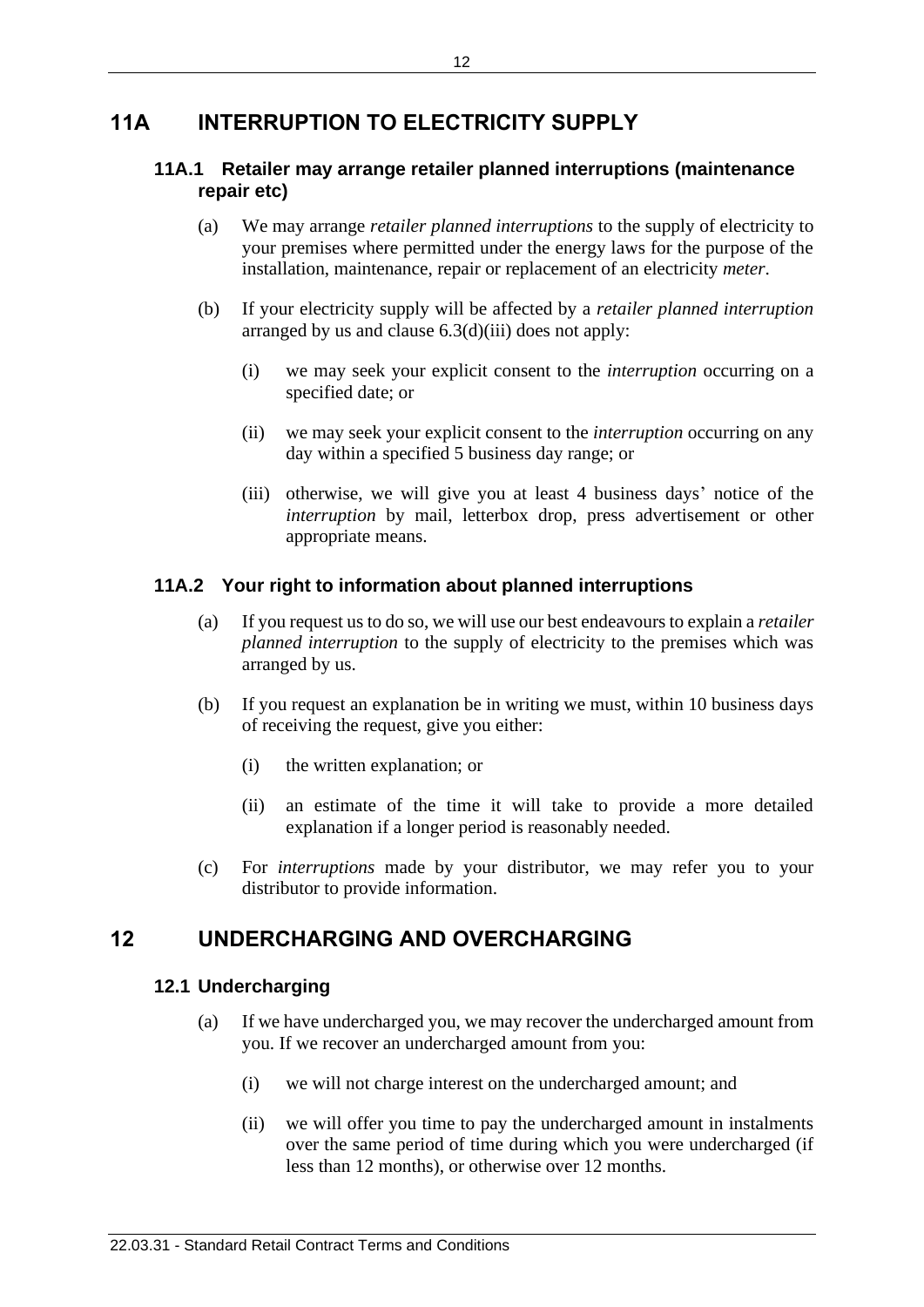(b) The maximum amount we can recover from you is limited to the amount that has been undercharged in the 9 months immediately before we notify you, unless the undercharge is your fault, or results from your unlawful act or omission.

### **12.2 Overcharging**

- (a) Where you have been overcharged by less than \$50, and you have already paid the overcharged amount, we must credit that amount to your next bill.
- (b) Where you have been overcharged by \$50 or more, we must inform you within 10 business days of our becoming aware of the overcharge and, if you have already paid that amount, we must credit that amount to your next bill. However, if you request otherwise, we will comply with that request.
- (c) If you have stopped buying energy from us, we will use our best endeavours to pay the overcharged amount to you within 10 business days.
- (d) If you have been overcharged as a result of your own fault or unlawful act or omission, we may limit the amount we credit or pay you to the amount you were overcharged in the last 12 months.

### **12.3 Reviewing your bill**

- (a) If you disagree with the amount you have been charged, you can ask us to review your bill in accordance with our standard complaints and dispute resolution procedures.
- (b) If you ask us to, we must arrange for a check of the *meter* reading or *metering data* or for a test of the *meter* in reviewing the bill. However, you may be required to pay for the cost of the check or, if the check or test shows that the *meter* or *metering data* was not faulty or incorrect.

**NOTE TO QUEENSLAND CUSTOMERS.** Paragraph (b) immediately above does not apply, and paragraphs (b) and (ba) immediately below instead apply, if your premises are in Queensland.

- (b) If you ask us to, we must arrange for a check of the *meter* reading or *metering data* or for a test of the *meter* in reviewing the bill.
- (ba) If we carry out the check or test and—
	- (i) the *meter* proves to be operating correctly or the *metering data* is accurate, we may request that you pay for the cost of the check or test; or
	- (ii) the *meter* proves to be operating incorrectly or the *metering data* is inaccurate, we cannot charge you for the cost of the check or test.
- (c) If your bill is being reviewed, you are still required to pay any other bills from us that are due for payment and the lesser of: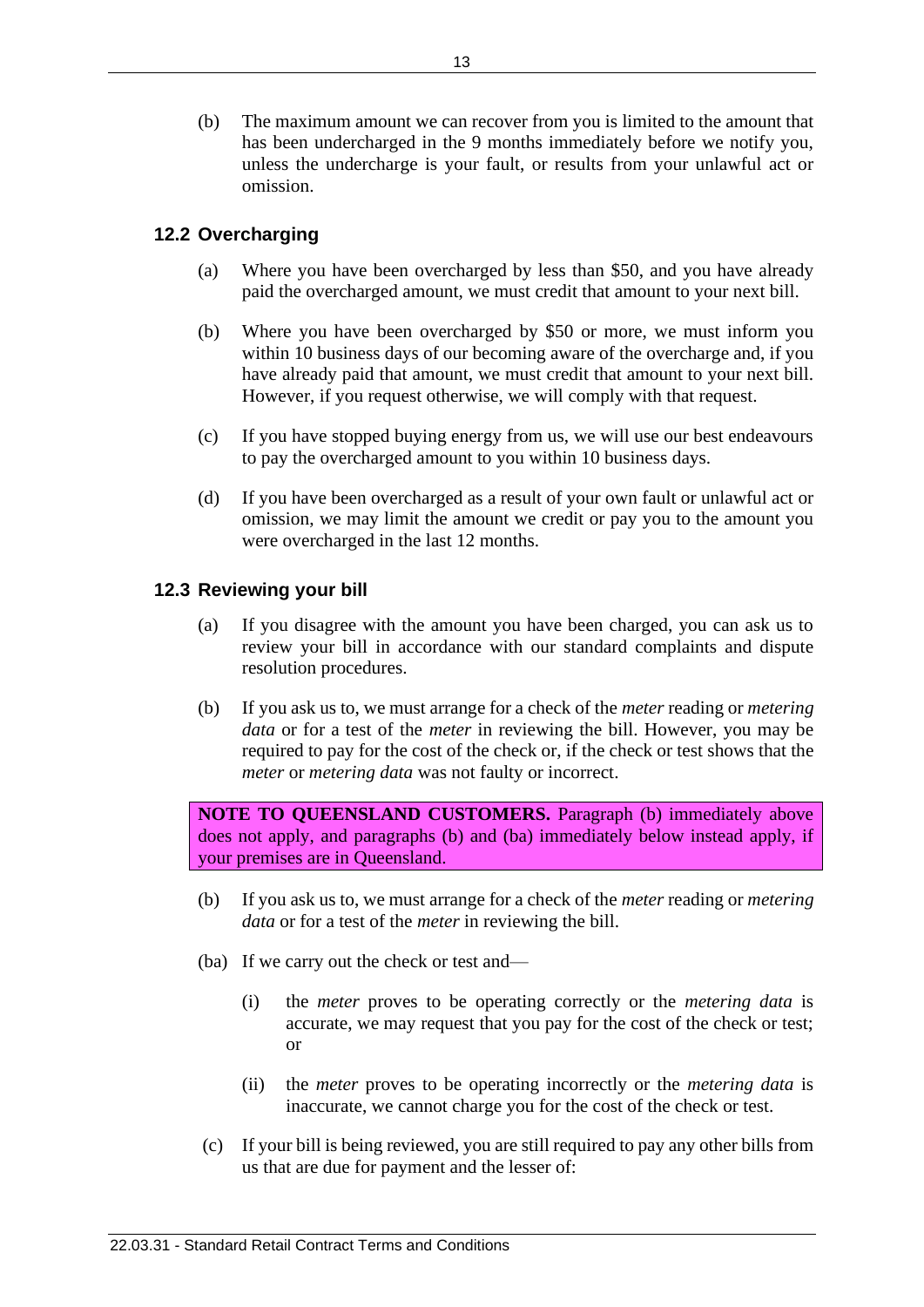- (i) the portion of the bill that you do not dispute; or
- (ii) an amount equal to the average of your bills in the last 12 months.

### **13 SECURITY DEPOSITS**

#### **13.1 Security deposit**

We may require that you provide a *security deposit*. The circumstances in which we can require a *security deposit* and the maximum amount of the *security deposit* are governed by the Rules.

#### **13.2 Interest on security deposits**

Where you have paid a *security deposit*, we must pay you interest on the *security deposit* at a rate and on terms required by the Rules.

#### **13.3 Use of a security deposit**

- (a) We may use your *security deposit*, and any interest earned on the *security deposit*, to offset any amount you owe under this contract:
	- (i) if you fail to pay a bill and as a result we arrange for the disconnection of your premises; or
	- (ii) in relation to a final bill (i.e. a bill we issue when you vacate the premises or when you stop purchasing energy from us at your premises or when you request that your premises be disconnected).
- (b) If we use your *security deposit* or any accrued interest to offset amounts owed to us, we will advise you within 10 business days.

#### **13.4 Return of security deposit**

- (a) We must return your *security deposit* and any accrued interest in the following circumstances:
	- (i) you complete 1 years' payment (in the case of residential customers) or 2 years' payment (in the case of business customers) by the *pay-by dates* on our initial bills; or
	- (ii) subject to clause 14.3 of this contract, you stop purchasing energy at the relevant premises under this contract.
- (b) If you do not give us any reasonable instructions, we will credit the amount of the *security deposit*, together with any accrued interest, to your next bill.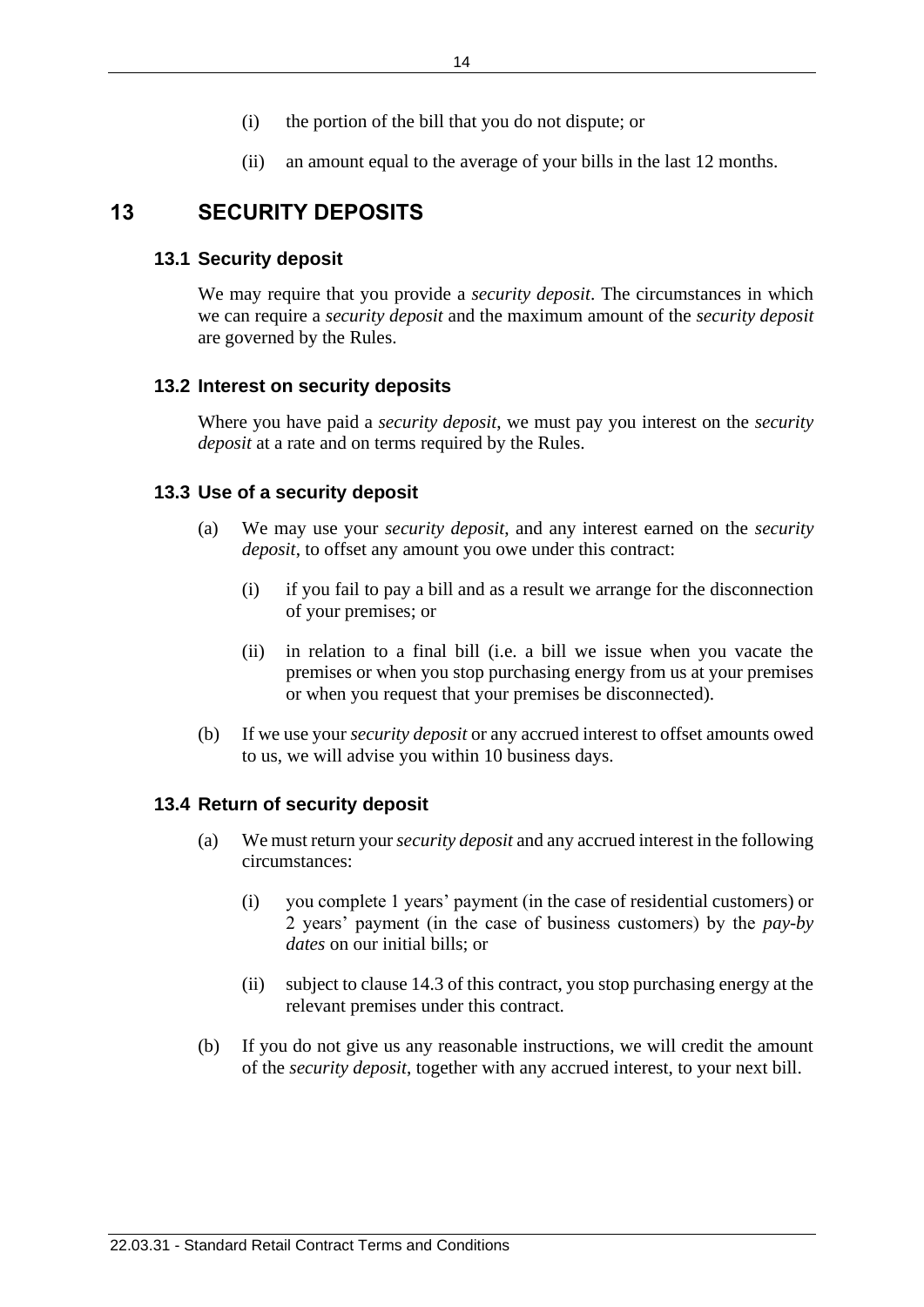## **14 DISCONNECTION OF SUPPLY**

### **14.1 When can we arrange for disconnection?**

Subject to us satisfying the requirements in the Rules, we may arrange for the disconnection of your premises if:

- (a) you do not pay your bill by the *pay-by date* and, if you are a residential customer, you:
	- (i) fail to comply with the terms of an agreed payment plan; or
	- (ii) do not agree to an offer to pay the bill by instalments, or having agreed, you fail to comply with the instalment arrangement;
- (b) you do not provide a *security deposit* we are entitled to require from you; or
- (c) you do not give access to your premises to read a *meter* (where relevant) for 3 consecutive *meter* reads; or
- (d) you fail to give us safe and unhindered access to the premises as required by clause 11 or any requirements under the energy laws; or
- (e) there has been illegal or fraudulent use of energy at your premises in breach of clause 16 of this contract; or
- (f) we are otherwise entitled or required to do so under the Rules or by law.

### **14.2 Notice and warning of disconnection**

Before disconnecting your premises, we must comply with relevant warning notice requirements and other provisions in the Rules, and in relation to safe and unhindered access only, we must use our best endeavours to contact you to arrange an appointment with you for access to your premises in addition to any warning notice. However, we are not required to provide a warning notice prior to disconnection in certain circumstances (for example, where there has been illegal or fraudulent use of energy at your premises or where there is an emergency or health and safety issue).

### **14.3 When we must not arrange disconnection**

- (a) Subject to paragraph (b), your premises may not be disconnected during the following times ('the protected period'):
	- (i) on a business day before 8.00am or after 3.00pm; or
	- (ii) on a Friday or the day before a public holiday; or
	- (iii) on a weekend or a public holiday; or
	- (iv) on the days between 20 December and 31 December (both inclusive) in any year; or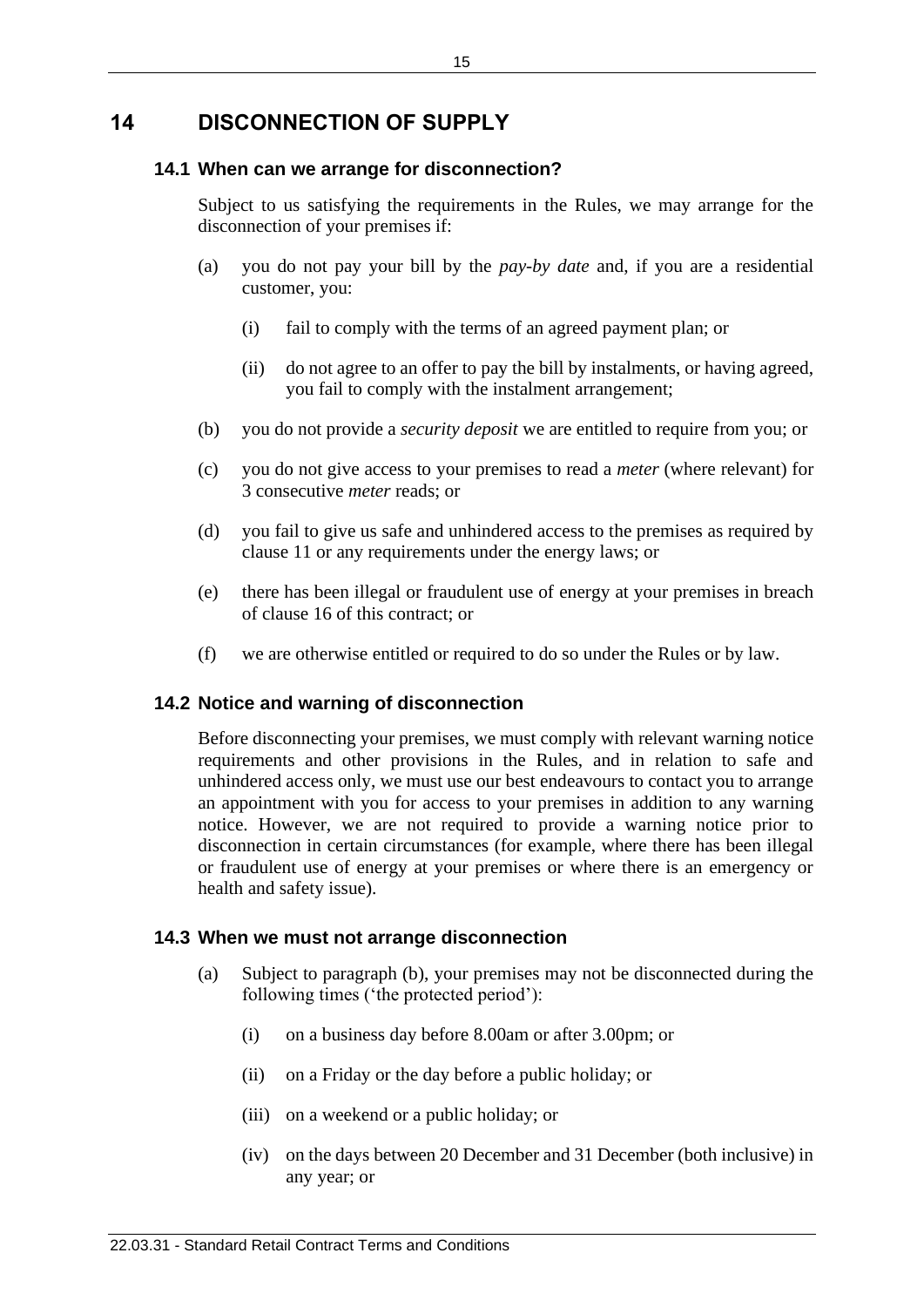- (v) if you are being disconnected under clause  $14.1(a)$ , during an extreme weather event.
- (b) Your premises may be disconnected within the protected period:
	- (i) for reasons of health and safety; or
	- (ii) in an emergency; or
	- (iii) as directed by a *relevant authority*; or
	- (iv) if you are in breach of clause 6.5 of your customer connection contract which deals with interference with energy equipment; or
	- (v) if you request us to arrange disconnection within the protected period; or
	- (vi) if your premises contain a commercial business that only operates within the protected period and where access to the premises is necessary to effect disconnection; or
	- (vii) where the premises are not occupied.

# **15 RECONNECTION AFTER DISCONNECTION**

- (a) We must arrange for the reconnection of your premises if, within 10 business days of your premises being disconnected:
	- (i) you ask us to arrange for reconnection of your premises; and
	- (ii) you rectify the matter that led to the disconnection; and
	- (iii) you pay any reconnection charge (if requested).
- (b) We may terminate this contract 10 business days following disconnection if you do not meet the requirements in paragraph (a).

# **16 WRONGFUL AND ILLEGAL USE OF ENERGY**

### **16.1 Use of energy**

You must not, and must take reasonable steps to ensure others do not:

- (a) illegally use energy supplied to your premises; or
- (b) interfere or allow interference with any energy equipment that is at your premises except as may be permitted by law; or
- (c) use the energy supplied to your premises or any energy equipment in a manner that: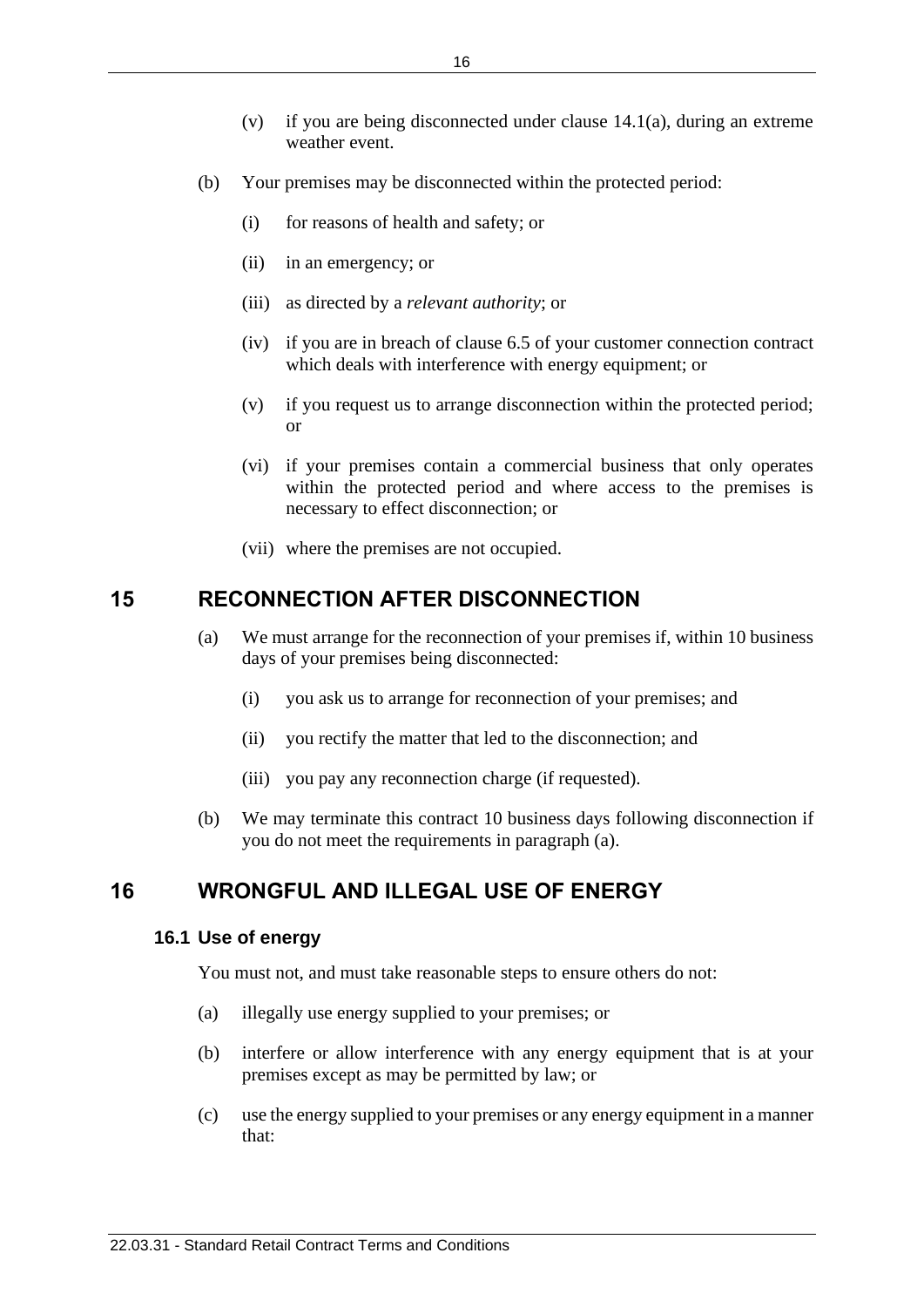- (i) unreasonably interferes with the connection or supply of energy to another customer; or
- (ii) causes damage or interference to any third party; or
- (d) allow energy purchased from us to be used otherwise than in accordance with this contract and the Rules; or
- (e) tamper with, or permit tampering with, any *meters* or associated equipment.

# **17 NOTICES AND BILLS**

- (a) Notices and bills under this contract must be sent in writing, unless this contract or the National Energy Retail Law and the Rules say otherwise.
- (b) A notice or bill sent under this contract is taken to have been received by you or by us (as relevant):
	- (i) on the date it is handed to the party, left at the party's premises (in your case) or one of our offices (in our case) or successfully faxed to the party (which occurs when the sender receives a transmission report to that effect); or
	- (ii) on the date 2 business days after it is posted; or
	- (iii) on the date of transmission (unless the sender receives notice that delivery did not occur or has been delayed) if sent electronically and the use of electronic communication has been agreed between us.
- (c) Our contact details for you to contact us or send us a notice are as set out in our bill to you, or as notified to you from time to time.

# **18 PRIVACY ACT NOTICE**

We will comply with all relevant privacy legislation in relation to your personal information. You can find a summary of our privacy policy on our website. If you have any questions, you can contact our privacy officer.

# **19 COMPLAINTS AND DISPUTE RESOLUTION**

### **19.1 Complaints**

If you have a complaint relating to the sale of energy by us to you, or this contract generally, you may lodge a complaint with us in accordance with our standard complaints and dispute resolution procedures.

### **Note:**

Our standard complaints and dispute resolution procedures are published on our website.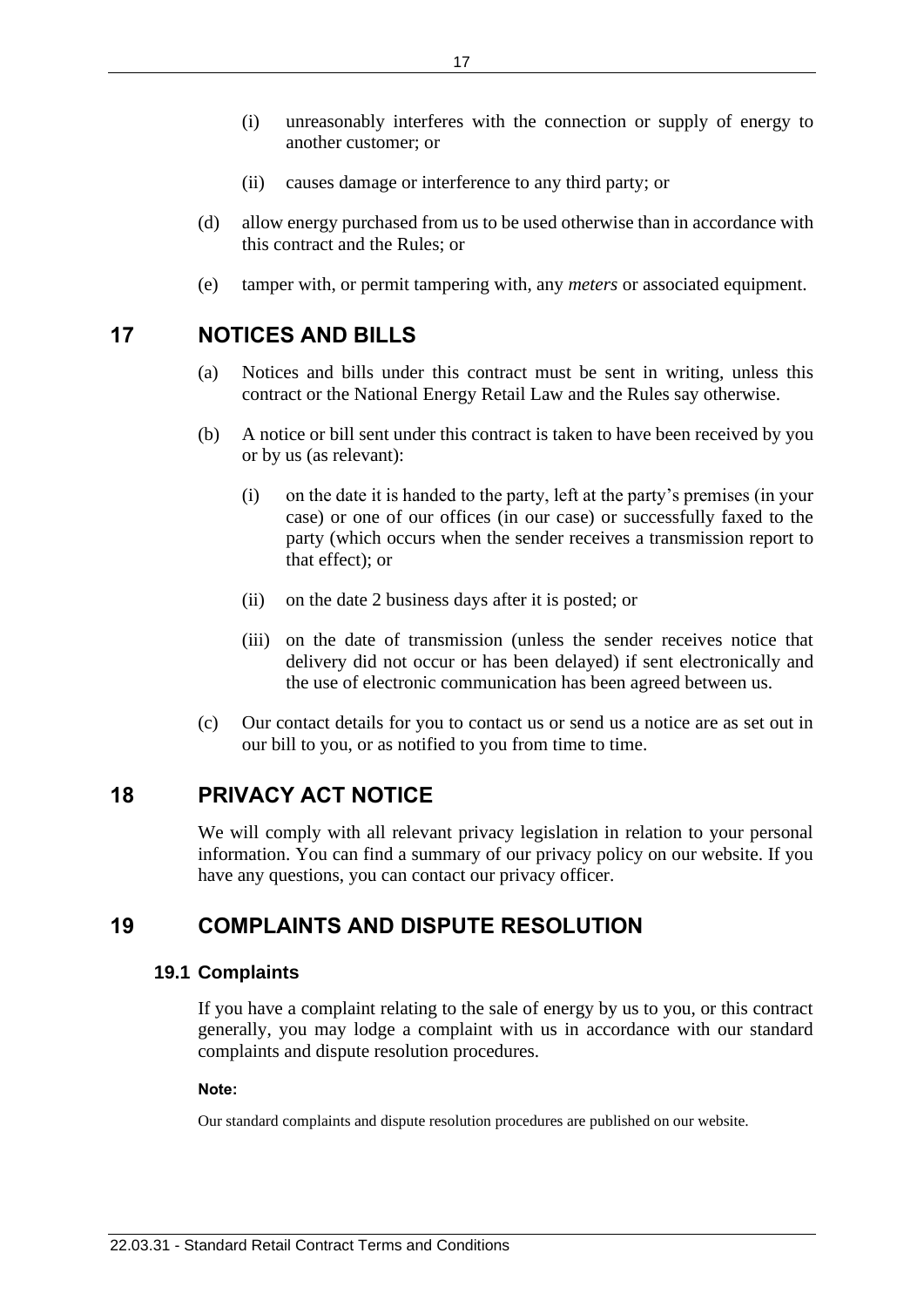### **19.2 Our obligations in handling complaints**

If you make a complaint, we must respond to your complaint within the required timeframes set out in our standard complaints and dispute resolution procedures and inform you:

- (a) of the outcome of your complaint and the reasons for our decision; and
- (b) that if you are not satisfied with our response, you have a right to refer the complaint to the relevant energy ombudsman in the State or Territory in which your premises are located:

Australian Capital Territory: ACT Civil and Administrative Tribunal New South Wales: Energy & Water Ombudsman NSW South Australia: Energy & Water Ombudsman SA Tasmania: Energy Ombudsman Tasmania Queensland: Energy and Water Ombudsman Queensland

## **20 FORCE MAJEURE**

### **20.1 Effect of force majeure event**

If either party to this contract cannot meet an obligation under this contract because of an event outside the control of that party ('a force majeure event'):

- (a) the obligation, other than an obligation to pay money, is suspended to the extent it is affected by the force majeure event for as long as the force majeure event continues; and
- (b) the affected party must use its best endeavours to give the other party prompt notice of that fact including full particulars of the event, an estimate of its likely duration, the extent to which the affected party's obligations are affected and the steps being taken to remove, overcome or minimise those effects.

#### **20.2 Deemed prompt notice**

If the effects of a force majeure event are widespread, we will be deemed to have given you prompt notice if we make the necessary information available by way of a 24 hour telephone service within 30 minutes of being advised of the event or otherwise as soon as practicable.

#### **20.3 Obligation to overcome or minimise effect of force majeure event**

A party that claims a force majeure event must use its best endeavours to remove, overcome or minimise the effects of that event as soon as practicable.

#### **20.4 Settlement of industrial disputes**

Nothing in this clause requires a party to settle an industrial dispute that constitutes a force majeure event in any manner other than the manner preferred by that party.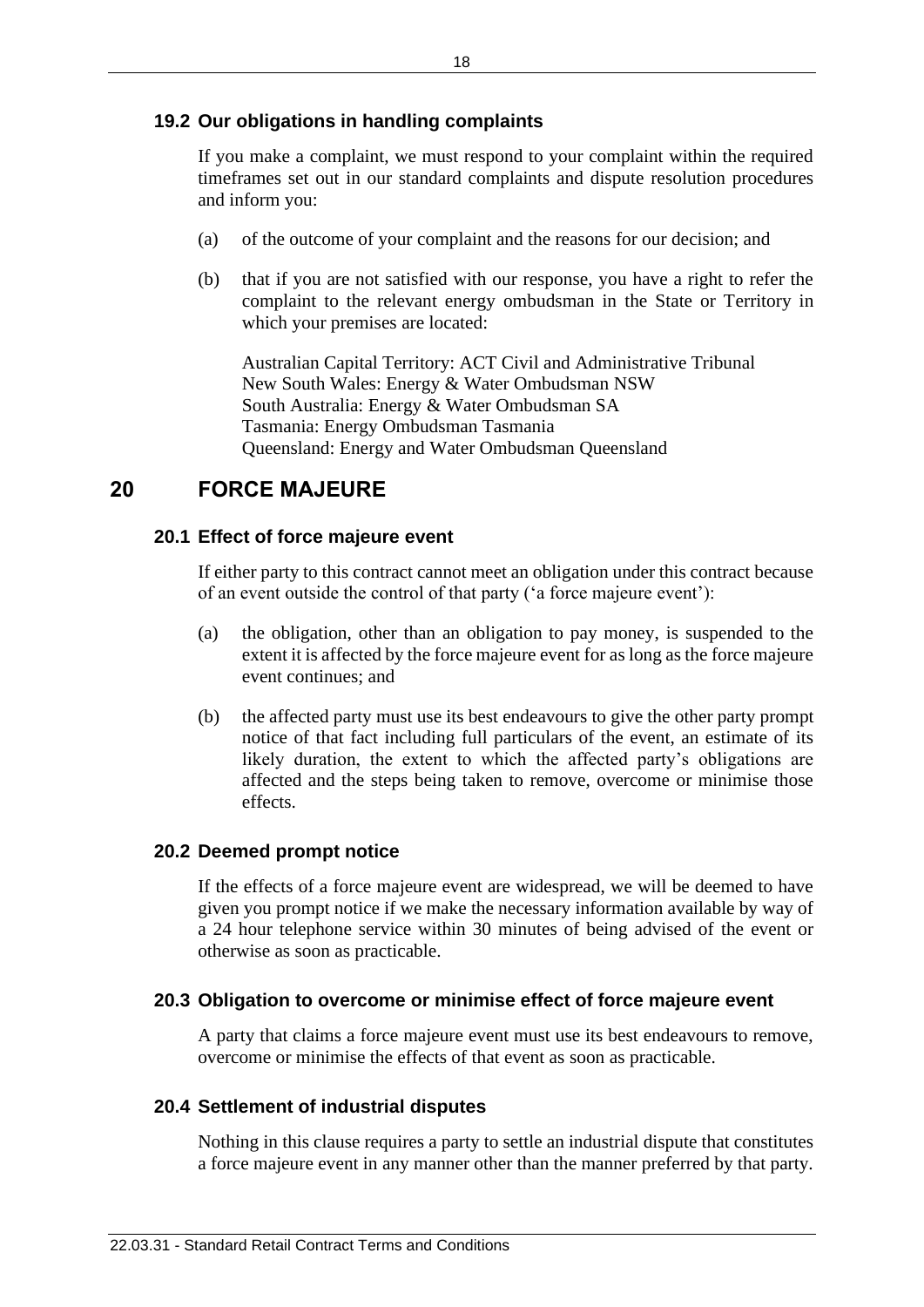## **21 APPLICABLE LAW**

If your premises are located in the Australian Capital Territory, the laws of the Australian Capital Territory govern this contract.

If your premises are located in New South Wales, the laws of New South Wales govern this contract.

If your premises are located in South Australia, the laws of South Australia govern this contract.

If your premises are located in Queensland, the laws of Queensland govern this contract.

If your premises are located in Tasmania, the laws of Tasmania govern this contract.

# **22 RETAILER OF LAST RESORT EVENT**

If we are no longer entitled by law to sell energy to you due to a Retailer of Last Resort (RoLR) event occurring in relation to us, we are required under the National Energy Retail Law and the Rules to provide relevant information (including your name, billing address and *metering* identifier) to the entity appointed as the relevant designated retailer for the RoLR event and this contract will come to an end.

## **23 GENERAL**

### **23.1 Our obligations**

Some obligations placed on us under this contract may be carried out by another person. If an obligation is placed on us to do something under this contract, then:

- (a) we are taken to have complied with the obligation if another person does it on our behalf; and
- (b) if the obligation is not complied with, we are still liable to you for the failure to comply with this contract.

### **23.2 Amending this contract**

- (a) This contract may only be amended in accordance with the procedures set out in the National Energy Retail Law.
- (b) We must publish any amendments to this contract on our website.

# **Simplified explanation of terms**

**billing cycle** means the regular recurrent period for which you receive a bill from us;

**business day** means a day other than a Saturday, a Sunday or a public holiday;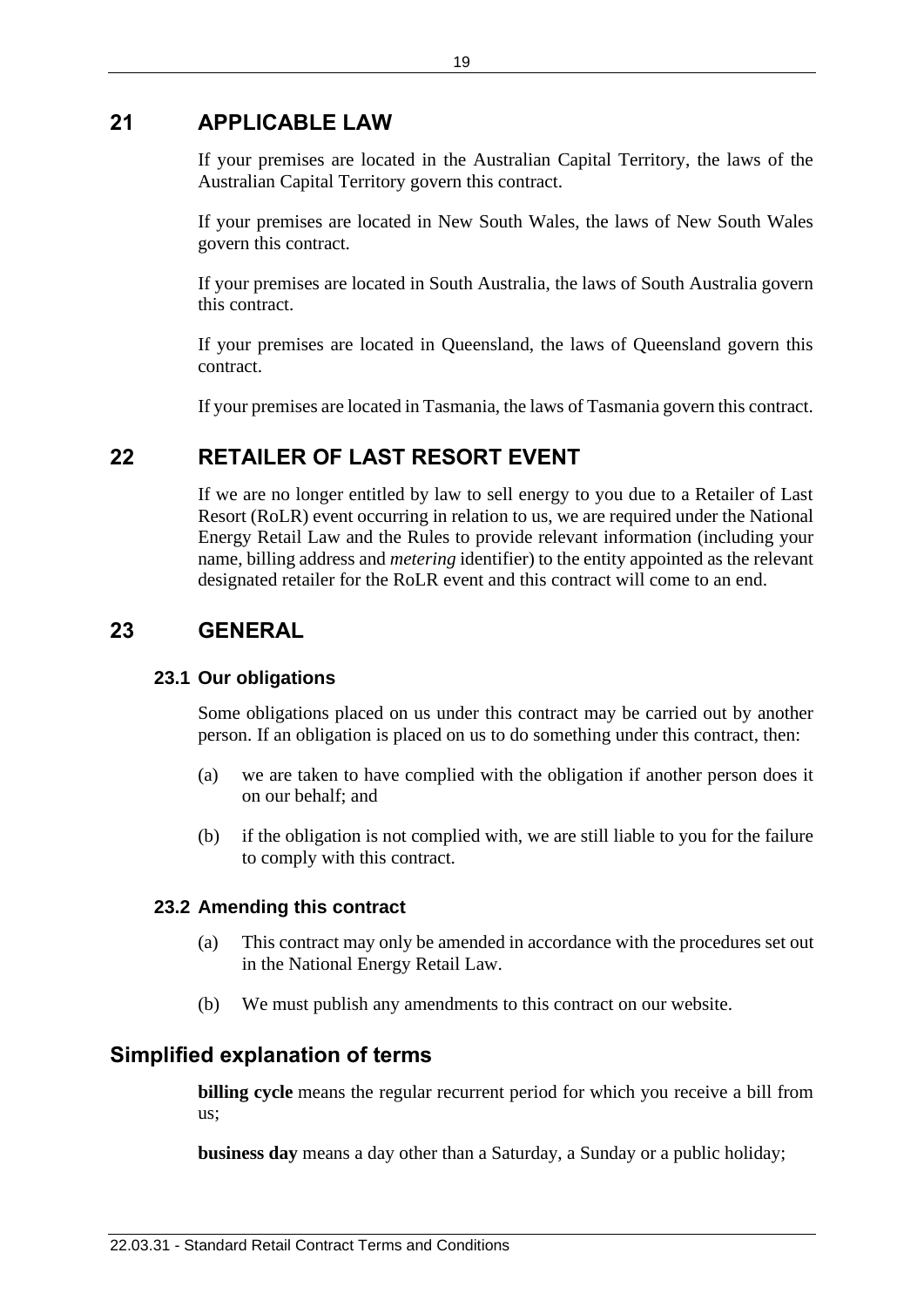**customer** means a person who buys or wants to buy energy from a retailer;

**customer connection contract** means a contract between you and your distributor for the provision of customer connection services;

**designated retailer** means the financially responsible retailer for the premises (where you have an existing connection) or the local area retailer (where you do not have an existing connection) for your premises;

**disconnection** means an action to prevent the flow of energy to the premises, but does not include an *interruption*;

**distributor** means the person who operates the system that connects your premises to the distribution network;

**distributor planned interruption** means an *interruption* for:

- (a) the planned maintenance, repair or augmentation of the transmission system; or
- (b) the planned maintenance, repair or augmentation of the distribution system, including planned or routine maintenance of a *meter* (excluding a *retailer planned interruption*); or
- (c) the installation of a new connection or a connection alteration;

**emergency** means an emergency due to the actual or imminent occurrence of an event that in any way endangers or threatens to endanger the safety or health of any person, or normal operation of the distribution system or transmission system, or that destroys or damages, or threatens to destroy or damage, any property;

**energy** means electricity or gas;

**energy laws** means national and State and Territory laws and rules relating to energy and the legal instruments made under those laws and rules;

**force majeure event** means an event outside the control of a party;

**GST** has the meaning given in the GST Act (*A New Tax System (Goods and Services Tax) Act 1999* (Cth));

**interruption** means a temporary unavailability or temporary curtailment of the supply of electricity from a distribution system to a customer, but does not include disconnection:

**medical confirmation** means certification from a registered medical practitioner of the requirement for *life support equipment* at your premises;

**National Energy Retail Law** means *the Law* of that name that is applied by each participating State and Territory;